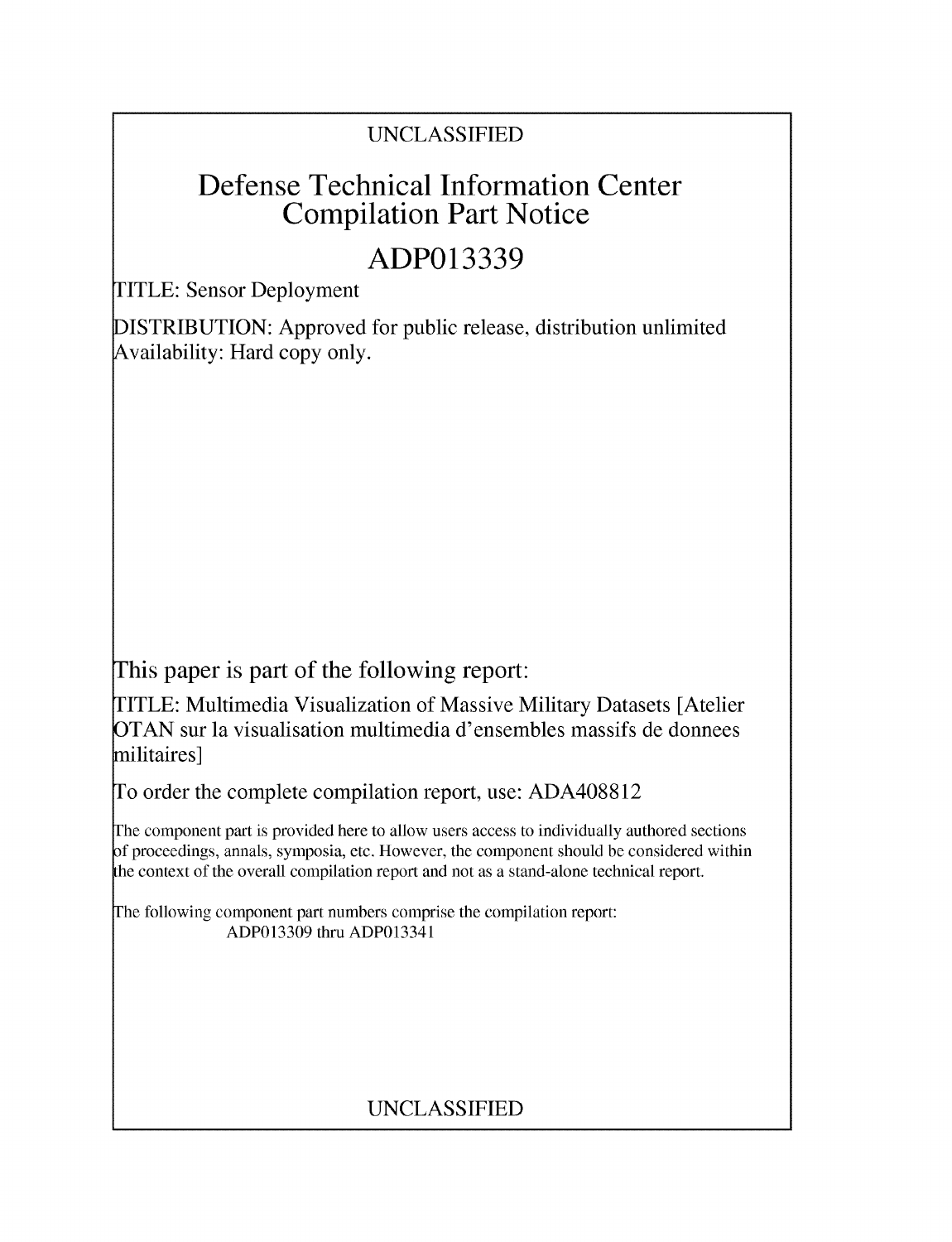### Martin Taylor

Martin Taylor Consulting 369 Castlefield Avenue, Toronto, Ontario M5N 1L4, Canada

- 1. The more screen real estate, the more **context** of different closely.
- context can be changed rapidly and consistently, with an into the brain requires easy return to the original focus and context once the "engines" that select data, process it, and prepare it for

One loss comes from the fact that the sensor is unusable possibilities for the presentation of the processed data. during redeployment. Another loss comes from the resources When we are talking about visualising the natural needed to determine where the sensor should be moved, and environment, the only mechanism that intervenes between

display showed only the data relevant to the task at hand, stick probes. This observation raises a question and a claim: sensor reedeployment would require some processing to Question: Where do "I" find a boundary? At the skin? determine what new data to select, attention to perform the At the end of the "blind man's stick"? selection, and substantial time-loss during the change. A very large display, then, if the content is appropriately configured, Claim: can allow the user to substitute a very easy eye-flick sensor • If a sensor deployment needs specific "conscious" redeployment for the more complex method of instructing commands it is part of the outer world. the computer to display the data that are newly of interest. • If a sensor is deployed in its arena easily, intuitively, and

with the relative difficulty of obtaining the same change of implications better than if you "observe" the dataspace seen data by asking the computer to change what is displayed through an instrument that requires conscious on a small screen. Can either be equated with the manipulation. redeployment of sensors on a battlefield? What can we Resources devoted to controlling the sensor are resources

**Basic Question:** A sensor is a device for bringing some aspect of the world Why do users who do not want to be flooded by data into the range of a processor, whether the processor is a want ever bigger screens on which to **display more data**? computer, a brain, or a burglar alarm. Any sensor sees only It seems somewhat inconsistent for a commander to some of the available data at any one time, but if the data complain about the dataflood, while at the same time asking change slowly compared to the rate at which the sensor can for screens that fill whole room walls, or for 3-D worktables be moved to a new part of the dataspace, then the data can be that can present ever more data. Yet this is exactly what many scanned and built into a larger picture. Alternatively, if a sensor commanders do. This presentation discusses the underlying with a wide field of view can detect a change in a part of the factors that resolve the seeming inconsistency, dataspace not seen by a focal sensor, then the focal sensor The Basic Question has two answers (both valid): can be redeployed to examine that part of the dataspace more

kinds can be displayed for any item of focal interest. Dataspaces occur not only in the natural environment, 2. Eyes "flick" more easily than screen data can be changed but also inside computers, and dataspaces inside computers by interactive devices, meaning that both focus and are the ones we have a problem visualising. To get the data

information from the new place has been assimilated. presentation through display devices. The combination of an An eye-flick is the simplest kind of sensor redeployment. "engine" (selector or analyser) with a display device can be But it is like any other sensor redeployment in that it provides considered a sensor"that allows the human to see into a data information about a new part of the environment, while losing space in a computer- to visualise what the data mean for the the ability to gather information from the place the sensor task at hand. So, "sensor deployment" can then be taken to observed before the redeploymnet. One always must balance apply to the control of the engines, directing them how to gains and losses when redeploying sensors, but the gains and select the data, because there is too much to see all at once, losses are not simply the gain of the new scene and the loss how to process it, because it is unlikely to be in a useful form of the old. initially, and how to present it, because there are usually many

to actually effect the move. In the case of the eye, it is often a the environmental data and the brain is the senory mechanism peripherally observed movement or flash that tells you where such as the eye, the ear, the arm and hand-unless, of course, to move the eye, and the eye itself is a lightweight sphere in the hand is holding a probing stick or is manipulating some a well lubricated environment, meaning that the movement kind of tool. When the hand is holding a familiar stick or can be quick and accurate, using few processing resources to tool, it sometimes feels as though one's self extends to the determine the target of the move, little muscle power to effect probing tip, rather than ending where the skin meets the tool. the move, and little loss of observing time during the move. Control of the stick is effortless and requires no diversion of In contrast to using an eye-flick, if the commander's attention from the task of visuaalising the environment the

- 
- "unconsciously" it is part of "you", and makes you feel Sensor Deployment<br>
you are in the data space.<br>
The example above contrasted the ease of an eye flick • If you feel "in" the dataspace, you will visualise its
	-

legitimately call a sensor that can be redeployed? not available to interpret the data. If attention must be devoted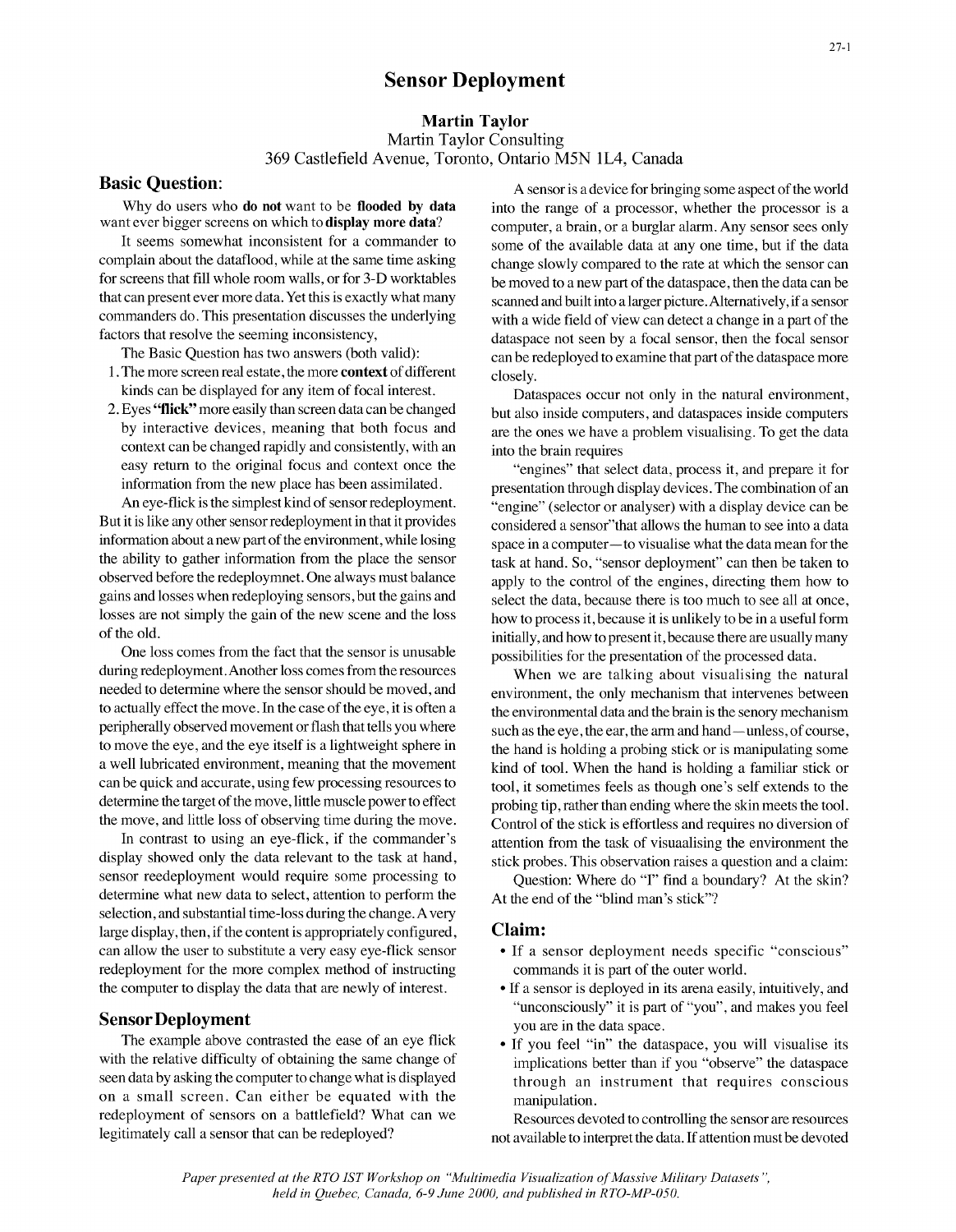to the procedure for seeing a new part of the data, or for on interpretation of what has already been seen, rather seeing the data in a new way, it that attention cannot be than because of the actual characteristics of the data at addressed to the data. That is the fundamental reason why the new location, the user's memory of the data structure the large screen across which a user can flick the eyes is may be able to guide the transition. usually preferred to a small screen that shows all and only To know how to get it there, only two possibilities exist: the data relevant to the task immediately at hand. • Navigation through the dataspace, observing different data

held in the computer, logically we have to interact through the navigation may be discrete, in that the focus of the presentation is moved abruptly from one part of the food with and not feel as if we do any (and with) an interface. But it need not feel as if we do, any presentation is moved abruptly from one part of the<br>dataspace to another, without passing through more than the blind man's stick feels like anything but an dataspace to another, without passing the blind man's stick The factor of the data intermediate regions of the data. extension of the blind man's self. The feeling that the interface intermediate regions of the data.<br>
• Dimensional control: The same or different part of the has disappeared, and we are interacting directly with the data,<br>is sometimes colled "transparency" but that term expective dataspace may be viewed in a new way, either by changing is sometimes called "transparency", but that term, evocative dataspace may be viewed in a new way, either by changing<br>the processing of the data before presentation, or by as it may be, is a bit misleading. Is the action of the steering the processing of the data before presentation, or by<br>uphed of a constitution of the steering the processing of the data before presentation, or by wheel of a car "transparent"? It is not conscious, and does looking at different aspects of the same part of the same part of the net demand attentional resources but it is not "transparent" not demand attentional resources, but it is not "transparent". dataspace. Of course, navigation and dimensional control control course, navigation control control control control control control control control control con However, the driver does not think of interacting with the can be used in conjunction.<br>To have the means to use this knowledge steering wheel so much as of interacting with the other traffic **To have the means to use this knowledge**<br>
• Effective input devices matched to the navigation on the road, and with the intended route. The steering wheel **Effective input devices matched to the navigation**<br>requirements. Even if the user knows where to look in requires no thought. Route-finding may, and interacting with the dataspace, and how to get the sensor to look there, the other traffic does.

complex than a steering wheel. A steering wheel controls the allow for the appropriate commands to the sensor.<br>
equip only one docume of freedom whereas to identify useful. Precision of control is important, because if the car in only one degree of freedom, whereas to identify useful<br>deployment is imprecise, it will require attention for the<br>deta and to errors for its display in an intuitivaly offective data and to arrange for its display in an intuitively effective deployment is imprecise, it will require attention for the correct of the correct of the correct of the correct of the correct of the correct of the correct o way may require many degrees of freedom. To some extent,<br>then the ideal of a "correctively variables" interface can Navigation implies understanding the structure of the data, then, the ideal of a "cognitively vanishing" interface can<br>
numerical understanding that can be achieved in several possible<br>
numerical understanding that can be achieved in several possible usually not be completely achieved for sensor deployment an understanding that can be achieved in several possible that can be achieved in several possible  $\frac{1}{2}$  ways: when the sensors are the ""engines" of a visualisation system.<br>The current presentation may display enough of the data

To approach the ideal (meaning to deploy a sensor easily  $\bullet$  The current presentation may display enough the data and the data at the data at the data at the data at the data at the data at the data at the data at the dat and intuitively) one needs three things:

- 
- 
- To have the means to use this knowledge easily **•** Learning, training, exploration **•** Subject matter expertise

To know where the sensor should go, there are different

- with large displays, in which sufficient display space is  $\frac{y_{\text{out}}}{\text{sensor}}$ available for both the focal and the contextual data.
- $\frac{1}{2}$  exist, or if it is in the already displayed context, that given to the real task.
- $\bullet$  Memory of the configuration of the data: If the user wants to observe a new part of the data for some reason based

- processed in a common way. The navigation may be Interacting with the interface Versus continuous, in the sense that the data shown have a natural Interacting with the data property of neighbourhood and that the displayed data<br>
When we use a computer display custom to view data progresses through neighbouring spaces. Alternatively, When we use a computer display system to view data progresses unough neighbouring spaces. Alternatively,<br>the navigation may be discrete, in that the focus of the
	-

The interface for deploying a sensor may be more this knowledge is of no value if the input devices do not

- 
- To know where the sensor should look The presentaiton may use a metaphor to previously known • To know where the sensor should rook data space (e.g. the office desktop...)<br>• To know how to get it there **Learning**, training, exploration
	-
	-

Possibilities:<br>possibilities:<br>Contant (fishesse multiple views his agreem). The new together. But as the earlier discussion suggests, you can't • Context (fisheye, multiple views, big screen): The new together. But as the earlier discussion suggests, you can't location may be visible within the displayed context of better be the data unless, without having to think about it, you the original presentation. This is more likely to be true know where the sensor should go, how to get it there, and<br>you have input devices intuitively suited to commanding the

• Alert system (preprocessors): Autonomous processors Precision of control is part of ease of control. Imprecise analyze the dataspace, seeking out parts of it that satisfy sensor deployment often means "conscious" deployment predetermined criteria. When such a location is found, a and destroys the feeling of being "in" the data space. Attention predetermined criteria. subsidiary display may show where the intreresting data devoted to correcting imprecise deployment is attention not

location may be highlighted.<br>Memory of the configuration of the date: If the user wents<br>Memory of the configuration of the date: If the user wents<br>Memory of the configuration of the date: If the user wents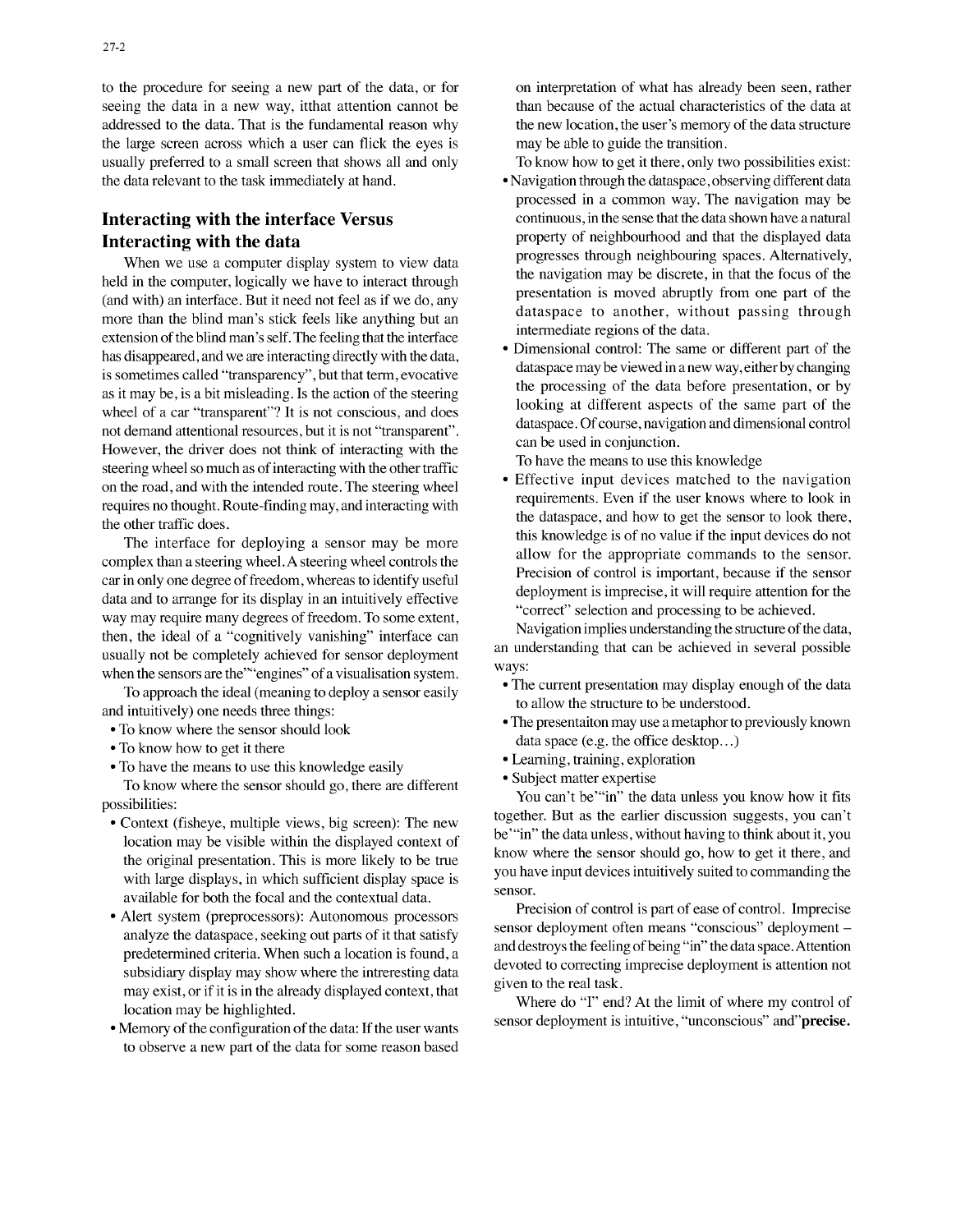## Discussion - Paper 27

### Sensor Deployment

IST-05 reference model

Inner loop

We want big screen real estate, but don't want to be overwhelmed by data Answer: The more screen real estate, the more context of different kinds Eyes flick more easily than screen data can be changed by interactive devices

Need alerting system to cue user to focus on certain presentation

Feeling of being immersed in data – sensor deployment – putting you fingers where you want to, looking where you want, having control over your interaction with the data

We have limited focal attention  $-1$  or 2 threads

"A sensor is a device for bring some aspect of the world into the range of a processor

"A sensor for a brain includes your eye looking at the data that was obtained by some other sensor and into your brain

Where do I find a boundary, at the skin? At the end of the blind man's stick?

Claim:

Where you begin to have to explicitly command the senses to do something is where **"I"** end. If a sensor is deployed in its arena easily, intuitively and unconsciously it is part of "you"..

Interacting with the interface vs interacting with the data

Important to remember the data is not the real thing. To deploy a sensor easily and intuitively one needs to know where is should go

Context Alert system

to know how to get it there

navigation - continuous? Discrete? Menus good for discrete

- **-** exploration of data spaces
- **-** effectiveness of obtaining data from the system may have a lot to do with the input devices that allow the user to interact with the data
- **-** implies understanding the structure of the data
- **-** metaphor to previously know dataspace
- **-** learing, training, exploration
- **-** subject matter expertise
- 

dimensional control

to have the means to use this knowledge easily